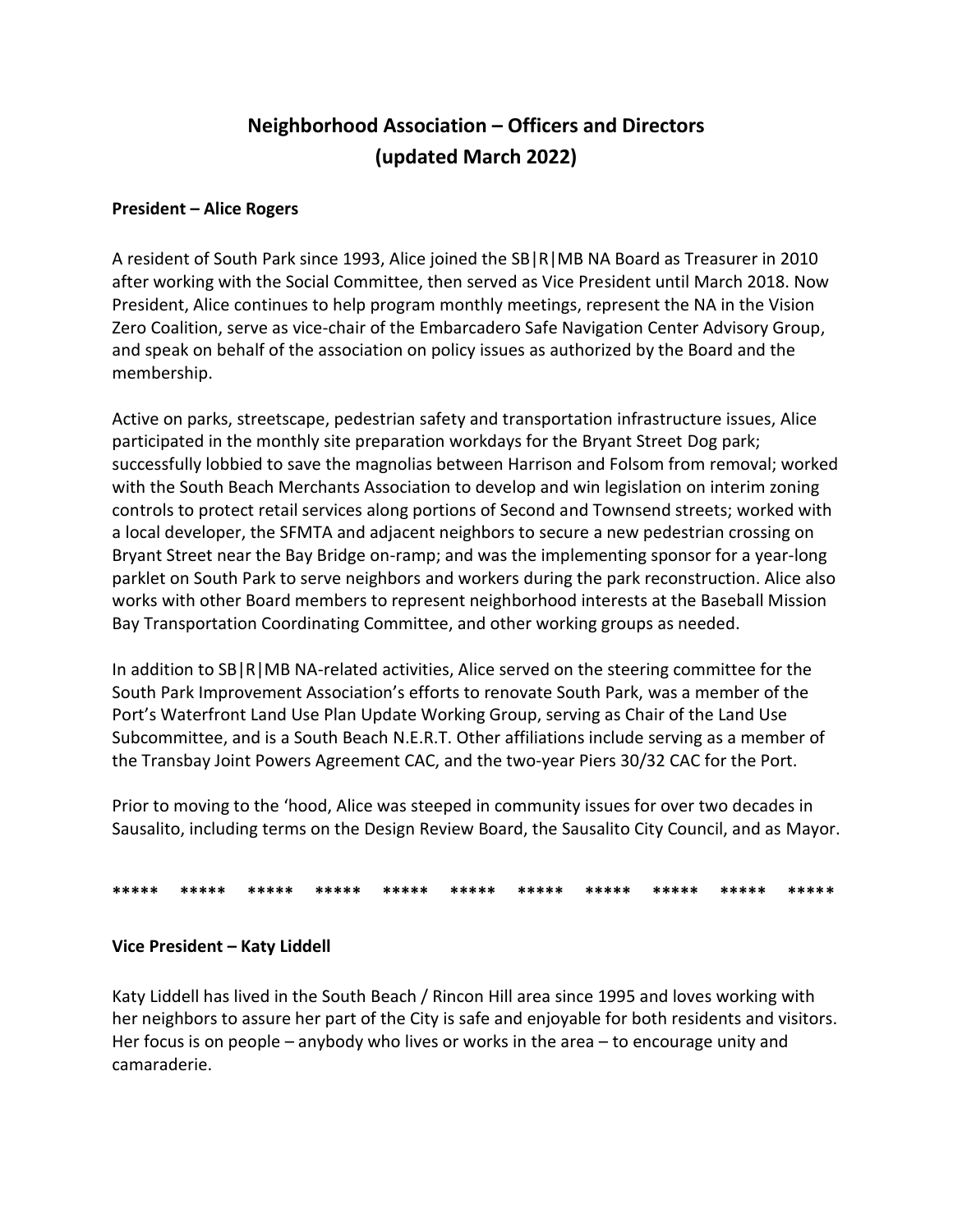Katy is a retired professional organizational development and training specialist. She worked for Bechtel Engineering and Construction for 27 years, UCSF for two years, and served as a consultant for UCOP. She is an avid walker and pedestrian safety advocate and has successfully lobbied for street safety improvements in her neighborhood. A few of her activities have included:

- Southern Station SFPD Citizens Police Advisory Board (CPAB) charter member
- Co-Founder, South Beach / Rincon / Mission Bay Neighborhood Association
- East Cut Community Benefit District Streets Committee
- Co-Chair, Central Waterfront Advisory Group (Port of San Francisco)
- Chair, Piers 30/32 Citizens Advisory Committee (Port of San Francisco)
- Co-Chair, Northern Advisory Committee (Port of San Francisco)
- Advisory Board, Market Street Railway
- Pedestrian Safety Advisory Committee (PSAC) to the Board of Supervisors, former cochair
- Walk San Francisco, former board member
- Member, Embarcadero Safe Navigation Center Advisory Group

### **\*\*\*\*\* \*\*\*\*\* \*\*\*\*\* \*\*\*\*\* \*\*\*\*\* \*\*\*\*\* \*\*\*\*\* \*\*\*\*\* \*\*\*\*\* \*\*\*\*\* \*\*\*\*\***



**Secretary – Gary Pegueros**

A native of San Mateo, Gary has lived in San Francisco off and on for over 30 years and has lived in South Beach since February 2004. He has served as Secretary of the Association since it began in March 2008.

In addition to serving on the Association, Gary has been a volunteer for the San Francisco Fire Department's NERT Program since 2006, serving as Coordinator for the SB/R/MB neighborhood since 2009. In February 2013 Gary became the Chair for the NERT Advisory Board which he joined in 2012. Gary served as a volunteer for the San Francisco Police Department's ALERT program from 2013 to 2018.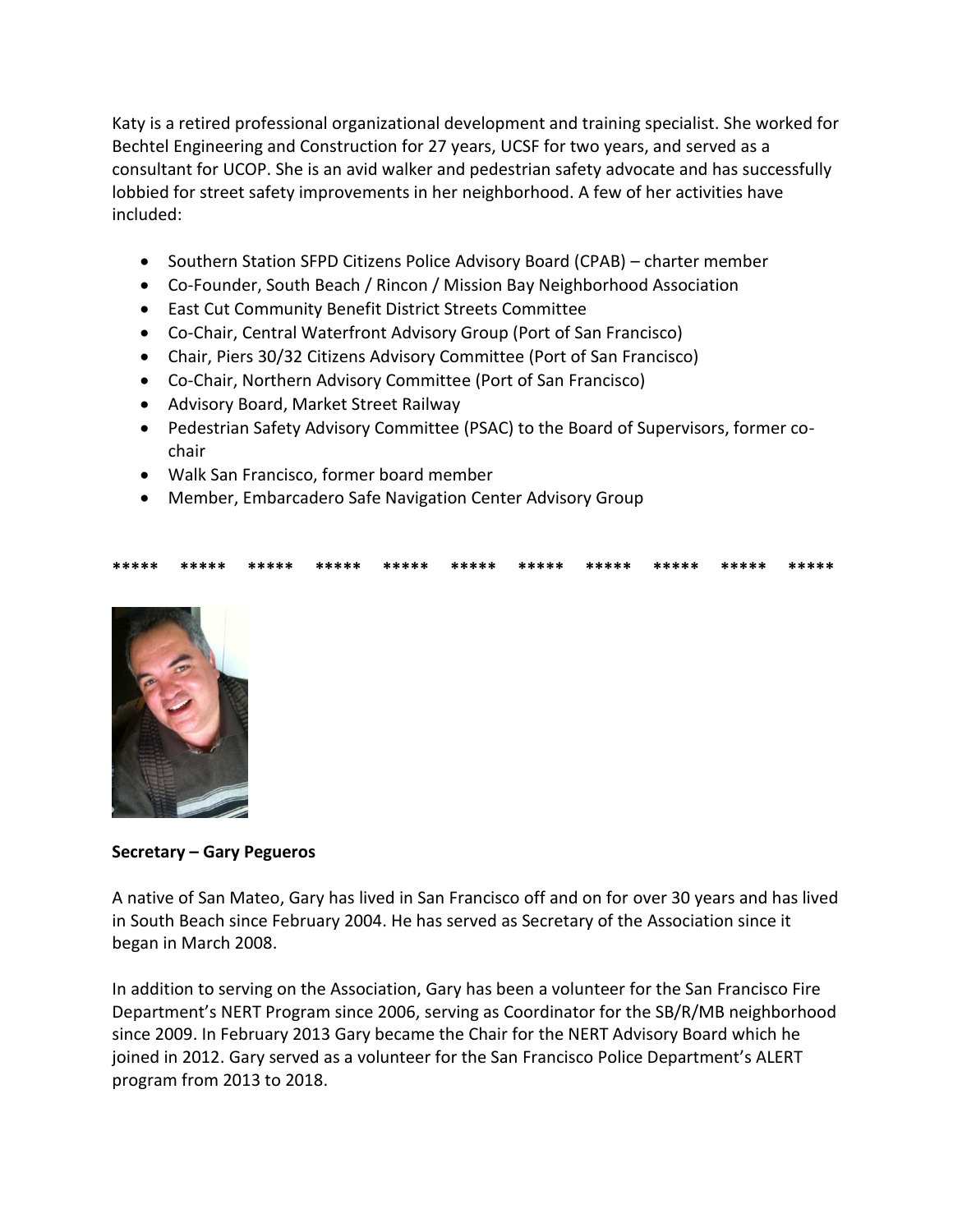Gary serves as the Chairperson for the Emergency Response Committee at his home at 200 Brannan / 1 Federal where the focus is on safety and emergency preparedness for their residents. Gary's volunteer efforts date back to the early 90's when he volunteered for 7 years for the AIDS Walk and AIDS Dance-a-thon organizations.

**\*\*\*\*\* \*\*\*\*\* \*\*\*\*\* \*\*\*\*\* \*\*\*\*\* \*\*\*\*\* \*\*\*\*\* \*\*\*\*\* \*\*\*\*\* \*\*\*\*\* \*\*\*\*\***



### **Treasurer – Peggy Fahnestock**

Peggy has been a resident of Mission Bay since 2009. Prior to that she lived for 25 years in the Haight-Ashbury. She served as Treasurer of the Board of Directors of The Radiance from 2011 to 2015. She has been a director of the SBRMB Neighborhood Association since 2017 and currently serves as Treasurer.

A native of Michigan, Peggy is a graduate of the University of Michigan. She lived in New York City, Ottawa, Ontario, and Denver before moving to San Francisco in 1984. She retired in 2010 after 25 years as a private banker and commercial lender in the city's financial district.

Peggy's interests extend to real estate development in SOMA, South Beach, and Mission Bay (she's the daughter of a realtor), including the Giants' Mission Rock project. She actively participates in the issues before the Mission Bay CAC. A supporter of the new Chase Center, which is two blocks from her condo, Peggy welcomes the activity it brought to the neighborhood – and will bring again. She and her husband are members of SPUR. A regular MUNI rider, she is also concerned about transportation issues in Mission Bay as well as the greater neighborhood.

**\*\*\*\*\* \*\*\*\*\* \*\*\*\*\* \*\*\*\*\* \*\*\*\*\* \*\*\*\*\* \*\*\*\*\* \*\*\*\*\* \*\*\*\*\* \*\*\*\*\* \*\*\*\*\***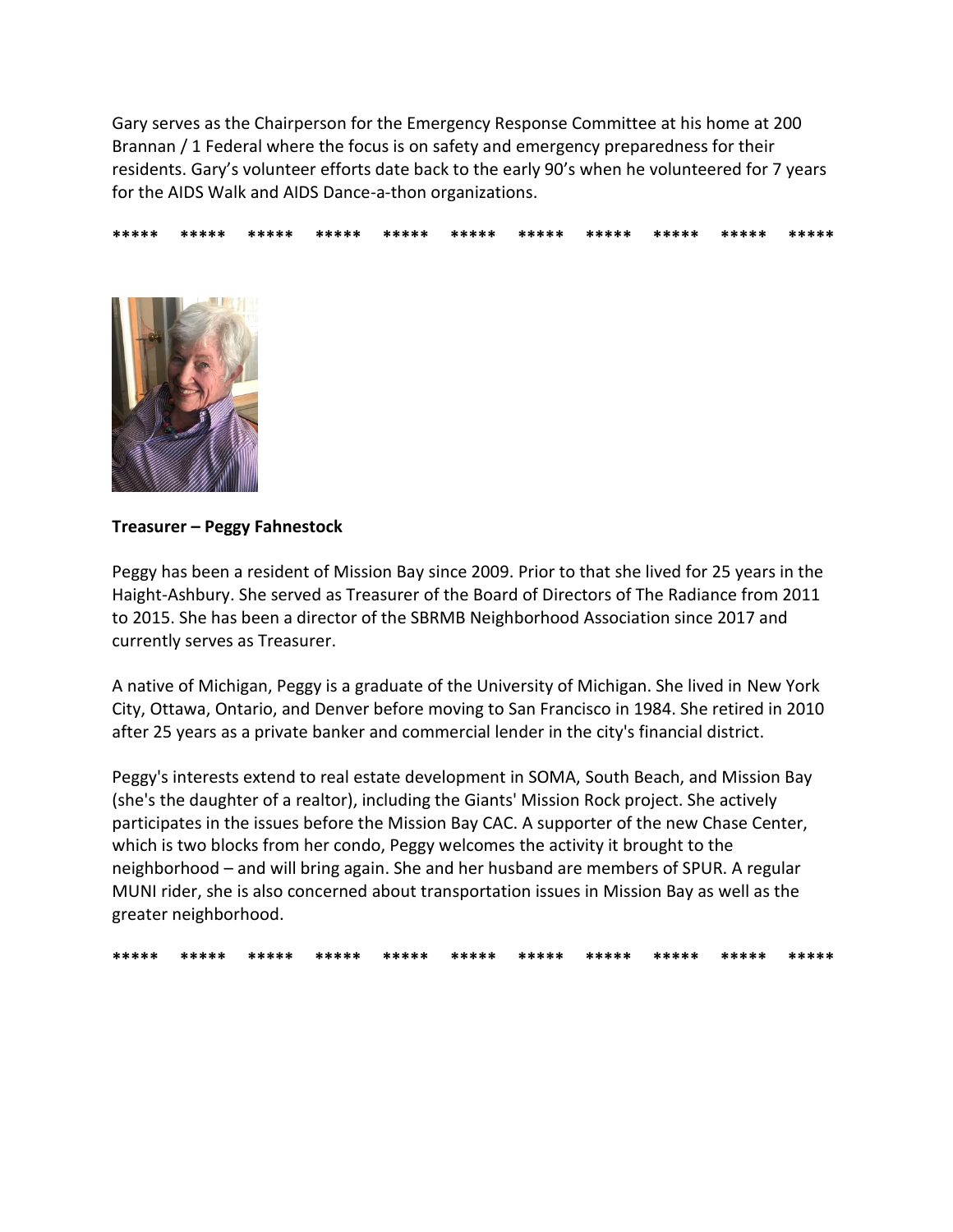

Director - Bruce Agid

Bruce is a native San Franciscan and has either lived or worked in the city a majority of his life. He grew up in the Sunset and Lakeshore Districts and is a product of the San Francisco public school system, graduating from Lowell High School. As a young adult he lived in Bernal Heights and Visitacion Valley before moving down the Peninsula. He and his wife moved back to San Francisco fourteen years ago and currently live in Mission Bay.

Bruce was elected to the Board of the SB/R/MB Neighborhood Association (NA) in 2013 and is the transportation rep of the NA. In addition, he holds various roles in the following organizations and committees:

Chair of the Mission Bay Transportation Improvement Fund Advisory Committee President of the San Francisco Eastern Neighborhoods Democratic Club Lead of the Mission Bay Elementary School Steering Committee Serves on the Advisory Board of the Market Street Railway Member of the Central Subway Community Advisory Group Member of the Better Market Street Community Advisory Group

Bruce has over 35 years of experience serving local communities through his career providing natural gas and electricity to San Francisco and communities throughout Northern/Central California. He is currently employed by Energy Experts International as their Managing Director of Business Development, consulting with energy companies specializing in utility operations. Prior to utility consulting, Bruce worked at Pacific Gas & Electric (PG&E), retiring in 2011 as a Director in Utility Operations.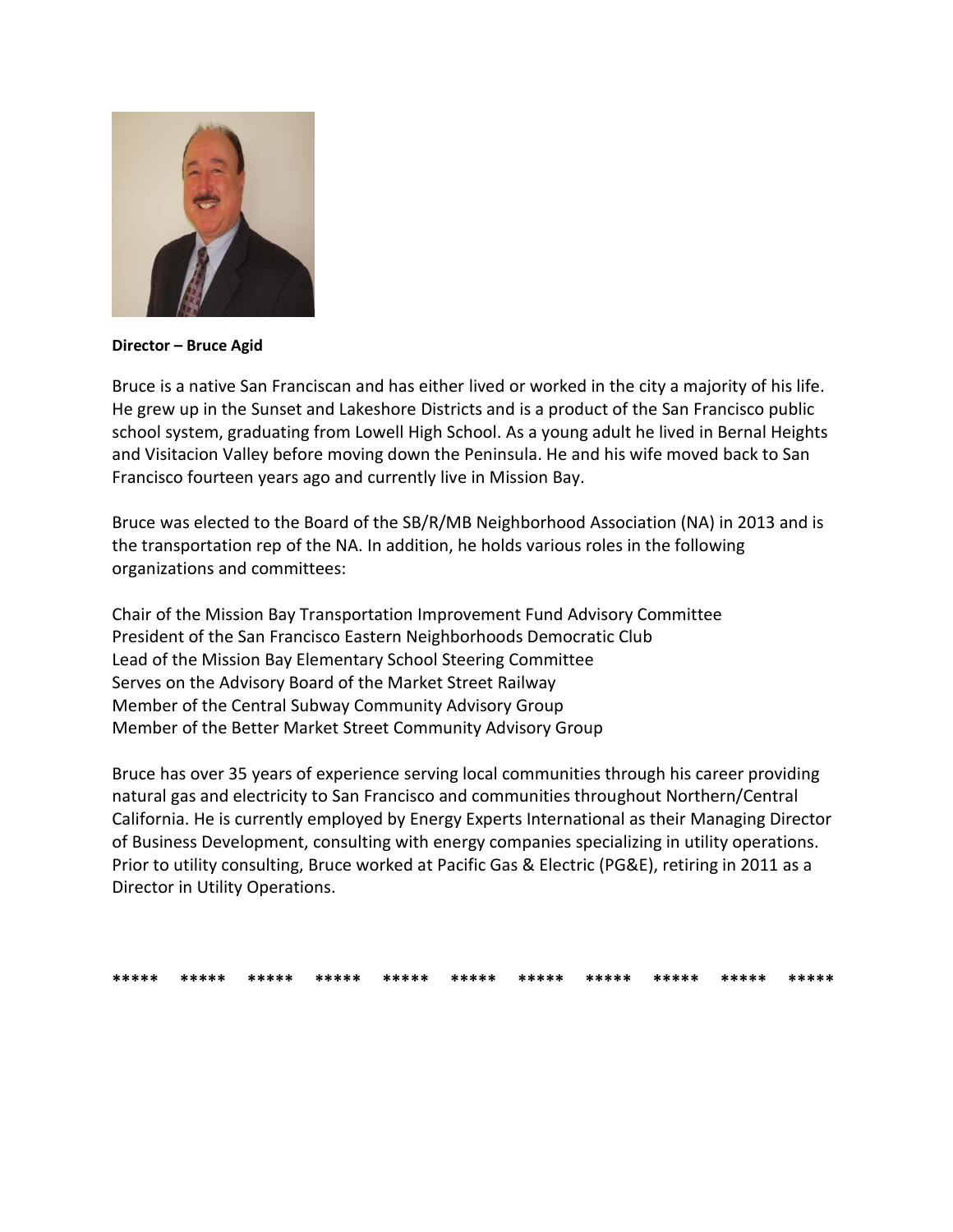

#### **Director – Mike Anthony**

Mike was appointed to the board in 2010 and takes on special neighborhood projects as they are identified. He is also the association's Social Chairman, working with his committee to organize various events throughout the year. Special projects have included coordinating with the Department of Public Works in the interest of neighborhood cleanliness and working with members, the city and local property owners to promote new neighborhood-serving businesses in the area.

Mike was born and raised in San Francisco in the Lakeside neighborhood and attended Lowell High School (Class of '66). He and his wife, Vivian, after living in the suburbs and raising their two children, moved back to the city in 2006 to enjoy their freedom, take advantage of all the city has to offer and enjoy their home along the waterfront at 88 King St.

### **\*\*\*\*\* \*\*\*\*\* \*\*\*\*\* \*\*\*\*\* \*\*\*\*\* \*\*\*\*\* \*\*\*\*\* \*\*\*\*\* \*\*\*\*\* \*\*\*\*\* \*\*\*\*\***



### **Director – Evan Goldin**

A native of Palo Alto, Evan has spent most of his life in the Bay Area, and half of it in San Francisco. Before living in South Beach, he lived in Lower Nob Hill and Potrero Hill before that. His parents live nearby in Soma as well.

Evan has devoted most his life (inside and outside of work) to transportation, housing, and local issues. He was the first product manager at the ridesharing pioneer Lyft, and then ran product and engineering at Chariot. He currently is the founder/CEO of Parkade, an app-based parking